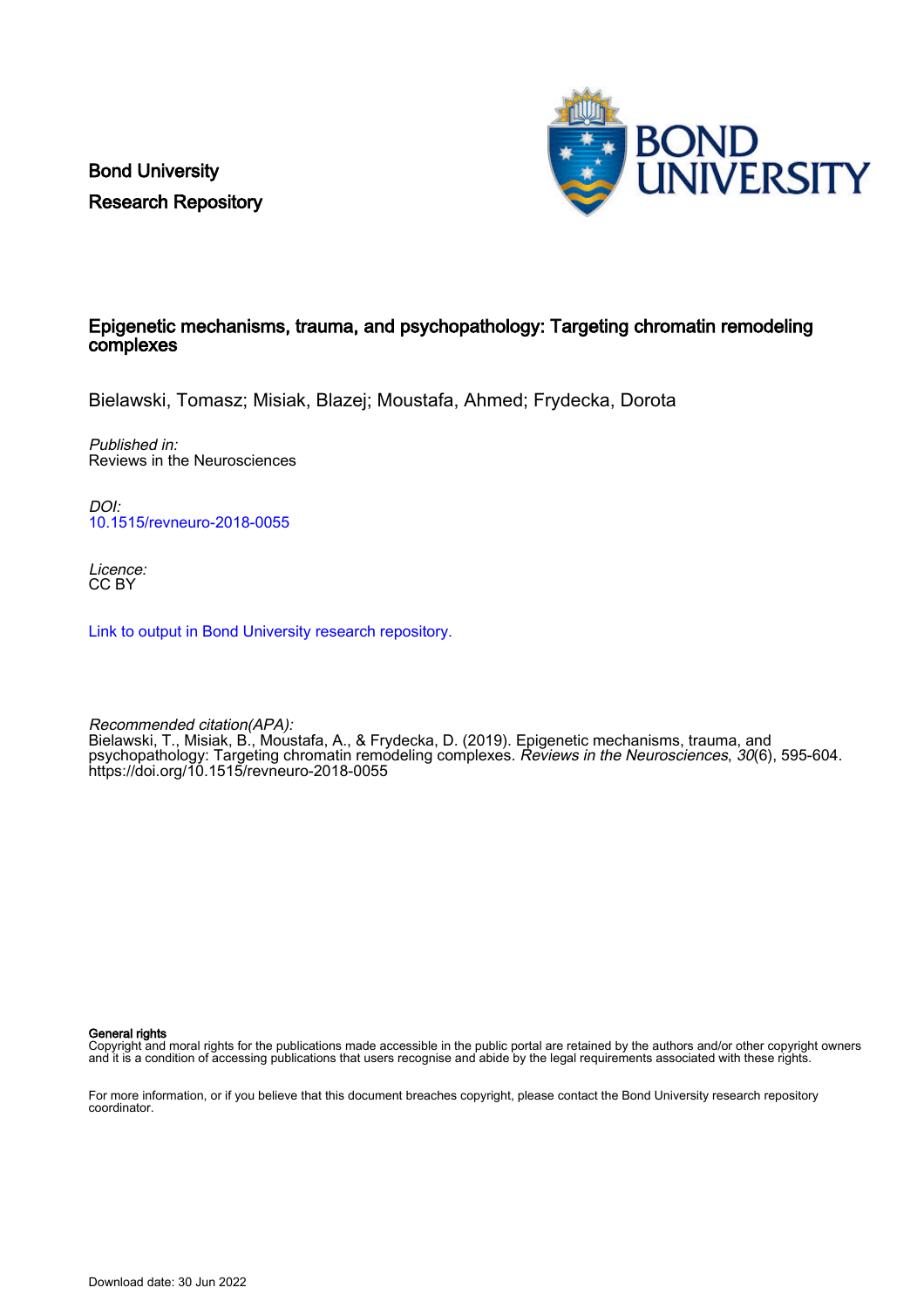## Tomasz Bielawski\*, Blazej Misiak, Ahmed Moustafa and Dorota Frydecka

# **Epigenetic mechanisms, trauma, and psychopathology: targeting chromatin remodeling complexes**

<https://doi.org/10.1515/revneuro-2018-0055> Received June 4, 2018; accepted October 19, 2018; previously published online February 7, 2019

**Abstract:** Environmental pressure affects the genotype throughout different epigenetic processes. There is currently ample evidence on the role of epigenetics in developing various mental disorders. A burden of environmental pressure, such as psychological trauma, and its influence on genotype can lead to a variety of psychopathologies. Thus, this study focuses on the epigenetic activity of the complex protein machinery operating on chromatin – the ATP-dependent chromatin remodeling complexes. Although there are several recent studies on the molecular structure, functions, and taxonomy of ATP-dependent chromatin remodeling complexes, the focus of this paper is to highlight the importance of those 'protein machines' in developing psychiatric disorders. Data were obtained from human preclinical and clinical studies. The results of this review indicate an importance of ATP-dependent chromatin remodeling complexes in the interaction between environmental factors, including traumatic events, and genetic vulnerability to stress. Several studies indicate that ATPdependent chromatin remodeling complexes play a crucial role in the development and consolidation of memory, in neurodevelopmental processes, and in etiology depressive-like behavior. Thus, the activity of those 'protein machines' emerges as a key factor in the pathophysiology of various psychiatric diseases. It can also be concluded that the limitations of clinical studies may be explained by inappropriate laboratory methods and research paradigms due to the delayed timeframe of biochemical responses to

environmental stimuli. Future research in this field may enable a better understanding of the pathophysiology of psychiatric diseases and contribute to the development of novel molecular treatment targets.

**Keywords:** ATP-dependent chromatin remodeling complex; epigenetics; psychiatry; psychopathology; trauma.

# **Introduction**

There is a growing body of evidence that epigenetic processes play an important role in the development of psychopathologies. Historically, epigenetics was defined as an interaction between different molecular pathways, which determines the phenotype under the influence of the environment (Waddington, 1968). However, Jullien and Berger (2009) defined epigenetics as follows: 'An epigenetic trait is a stably heritable phenotype resulting from changes in a chromosome without alterations in the DNA sequence'. The following processes have been recognized as epigenetic mechanisms: DNA methylation, modification of histones (e.g. methylation, acetylation, and phosphorylation), regulation of DNA expression by microRNA species, and modification via ATP-dependent protein complexes. The effects of these mechanisms as well as the regulatory enzymes involved in biochemical pathways are key epigenetic processes (Ptashne, 2007; Tsankova et al., 2007). Over the past few years, the role played by epigenetic processes in the development of psychiatric disorders became widely accepted. Throughout the human life, the environment puts pressure on individual genotype, initiating various epigenetic mechanisms. One such clinically important environmental pressure is psychological trauma. Recent reports lend support to the considerable impact of traumatic events on epigenetic processes, which contribute to the development of psychopathologies (Sun et al., 2015; Misiak et al., 2017). By targeting epigenetics in psychiatry research, several studies have focused on DNA methylation and histone acetylation (Table 1), yet nucleosome remodeling via ATP-dependent complexes in developing psychopathologies remains an unexplored area. These protein complexes control the histone arrangement

**<sup>\*</sup>Corresponding author: Tomasz Bielawski,** Department of Psychiatry, Wroclaw Medical University, 10 Pasteur Street, 50-367 Wroclaw, Poland, e-mail: [tomaszbielawski90@gmail.com](mailto:tomaszbielawski90@gmail.com) **Blazej Misiak:** Department of Genetics, Wroclaw Medical University, 1 Marcinkowski Street, 50-368 Wroclaw, Poland **Ahmed Moustafa:** School of Social Sciences and Psychology, Western Sydney University, Sydney, New South Wales 2000, Australia; and Department of Social Sciences, Qatar University Ringgold Standard Institution, Ad Dawhah, Doha, Qatar **Dorota Frydecka:** Department of Psychiatry, Wroclaw Medical University, 10 Pasteur Street, 50-367 Wroclaw, Poland

Open Access. © 2019 Tomasz Bielawski et al., published by De Gruyter. (e) BY This work is licensed under the Creative Commons Attribution 4.0 Public License.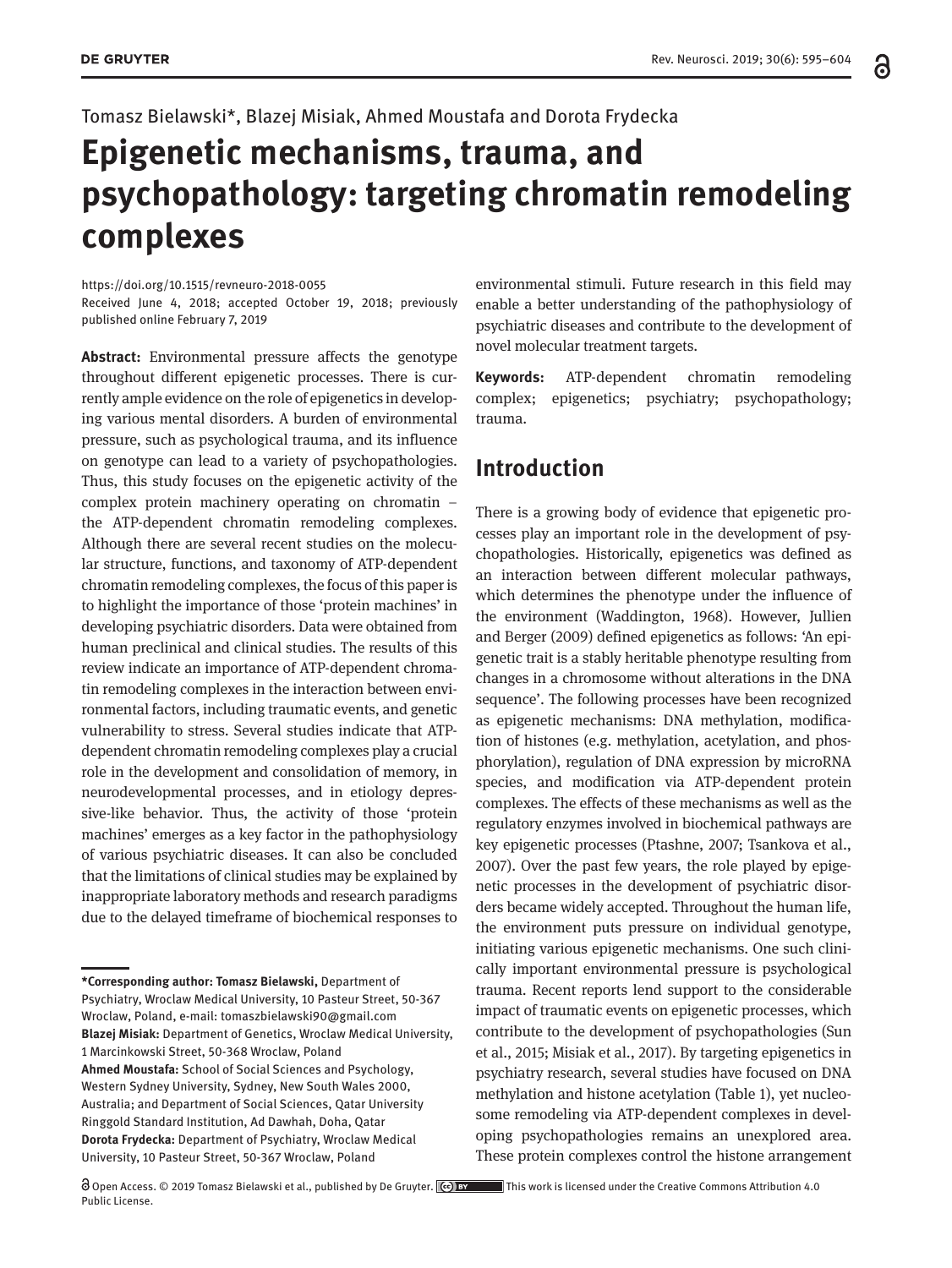| <b>Epigenetic process</b> | Title                                                                                                                                                                                                                  | <b>Authors</b>             |
|---------------------------|------------------------------------------------------------------------------------------------------------------------------------------------------------------------------------------------------------------------|----------------------------|
| Methylation               | Balancing histone methylation activities in psychiatric disorders                                                                                                                                                      | Peter and Akbarian, 2011   |
|                           | DNA methylation and antipsychotic treatment mechanisms in schizophrenia:<br>Progress and future directions                                                                                                             | Ovenden et al., 2018       |
|                           | DNA methylation in schizophrenia                                                                                                                                                                                       | Pries et al., 2017         |
|                           | Increased serotonin transporter gene (SERT) DNA methylation is associated<br>with bullying victimization and blunted cortisol response to stress in<br>childhood: a longitudinal study of discordant monozygotic twins | Ouellet-Morin et al., 2013 |
|                           | The role of DNA methylation in the central nervous system and<br>neuropsychiatric disorders                                                                                                                            | Feng and Fan, 2009         |
|                           | Recently evolved human-specific methylated regions are enriched in<br>schizophrenia signals                                                                                                                            | Banerjee et al., 2018      |
| Acetylation               | Exercise-induced modulation of histone H4 acetylation status and cytokines<br>levels in patients with schizophrenia                                                                                                    | Lavratti et al., 2017      |
|                           | Chemogenomic analysis reveals key role for lysine acetylation in regulating Arc<br>stability                                                                                                                           | Lalonde et al., 2017       |

**Table 1:** Selected papers targeting epigenetic processes other than ATP-dependent chromatin remodeling complexes.

and thereby alter the chromatin structure (Vignali et al., 2000). A tightly packed heterochromatin is unavailable to translation, contrary to a loose form of euchromatin, which enables the initiation of translation because of easy access to genes located within. ATP-dependent complexes use ATP hydrolysis to steer a dynamic process of DNA accessibility. Thus, they are pivotal for adequate temporal and spatial gene expression (Zaghlool et al., 2016). ATP-dependent complexes can be grouped according to a unique 'taxonomy' that refers to the specificity of distinct ATPase subunits (Vignali et al., 2000; Becker and Hörz, 2002). Indeed, four groups of ATP-dependent complexes, including switch/sucrose non-fermentable (SWI/SNF), imitation switch (ISWI), chromodomain helicase DNA-binding (CHD), and inositol (INO80), play a role in genomic homeostasis during the lifespan (Zaghlool et al., 2016). Every complex is a 'protein machinery' built around ATPase, with many multifunctional protein subunits. The INO80 group is important for DNA repair, checkpoint regulation, DNA replication, telomere maintenance, and chromosome segregation (Morrison and Shen, 2009). Although INO80 is crucial for many processes involved in developmental processes and homeostasis, its impact on human neurobiology is either minor or not yet known. For this reason, this paper focuses on two protein families – the SWI/SNF and ISWI complexes. The protein family CHD is included in this review only in reference to the increased number of reports, suggesting the involvement of CHD proteins in the etiology of autism spectrum disorder (ASD). The aim of this review paper is to both (a) provide basic and initial information about selected epigenetic 'complex protein machines' operating on chromatin – ATP-dependent chromatin remodeling complexes – and

(b) highlight the relationship between traumatic stress and those proteins. A detailed description of the molecular and physicochemical properties of ATP-dependent chromatin remodeling complexes is beyond the scope of this article.

## **Materials and methods**

To conduct our search, we have used the following databases: PubMed, Scopus, Medline, Google Scholar, and Web of Science, using the following keywords: 'epigenetic', 'trauma', 'chromatin remodeling complexes', 'psychopathology', 'SWI', 'SNF', 'ISWI', 'ATP dependent chromatin remodeling complexes', 'CSDS', 'chronic social defeat stress', 'psychopathology', 'autism', 'schizophrenia', 'bipolar disorder', 'depression', and 'BAF'. Keywords were used in various combinations to find articles regarding the role of ATP-dependent chromatin remodeling complexes in the development of various psychopathologies. Furthermore, the references section of the publications we found based on the criteria described above was manually reviewed for relevant articles. The following publication records were included: (1) publications in English, (2) publications from peer-reviewed journals or books, and (3) review articles or original studies of human subjects or animal models, presenting data of clinical/psychiatric importance.

# **Results**

After conducting the preliminary search with defined keywords as mentioned above, we obtained 65 articles on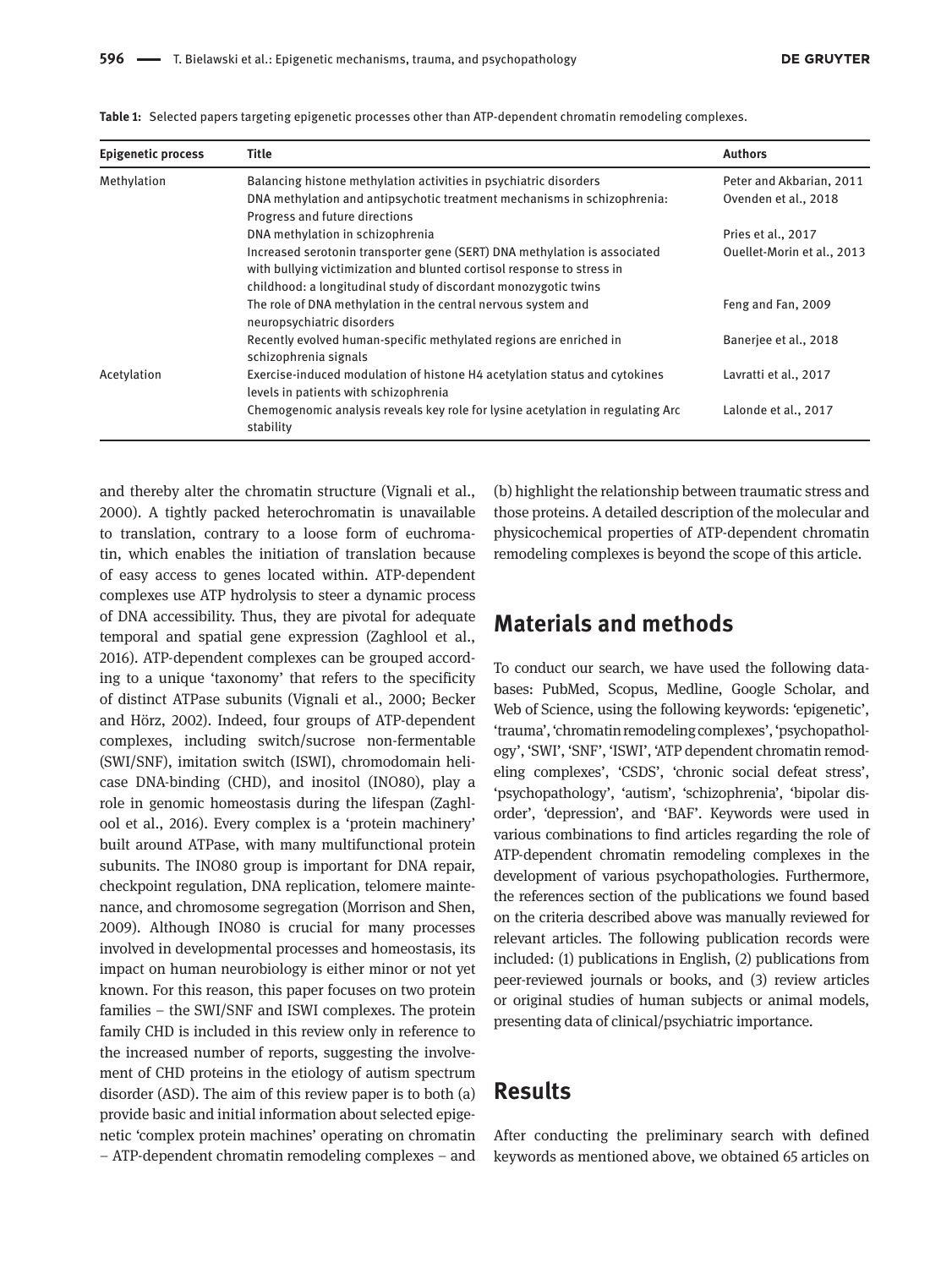the given topic. We excluded six of these articles based on the following exclusion criteria: (1) articles concerning strictly molecular structure and/or physicochemical properties of ATP-dependent chromatin remodeling complexes, (2) articles concerning the function of ATPdependent chromatin remodeling complexes outside the nervous system, and (3) articles concerning the role of epigenetic mechanisms other than ATP-dependent chromatin remodeling complexes in the development of mental disorders. A total number of 59 articles were included in this review; 31 of them were experimental studies.

#### **SWI/SNF family**

A complex taxonomy of SWI/SNF chromatin remodeling complexes is based on the conserved ATPase subunit that represents the SWI2/SNF2 protein family. In humans, the most common ATPase subunits are hBRM and BRG1 (Vignali et al., 2000; Becker and Hörz, 2002). A complicated machinery of different protein subunits is formed around the ATPase subunit (Table 2). One of those proteins are the BRG1 or HBRM-associated factors (BAF) complexes. The mutations of the polymorphic BAF complexes are often associated with altered cognitive functions. Notably, BAF complexes are expressed by postmitotic neurons [known as neuronal BRG1 or HBRM-associated factors (nBAF)]. Mutations in the neuron-specific subunit known as BAF53b (actin-related protein) result in longterm memory deficits and altered hippocampal synaptic plasticity (Vogel-Ciernia et al., 2013). Transgenic mice with a deletion of the hydrophobic domain of BAF53b perform significantly worse than healthy control mice on the Object Location Memory Test (OLM) and Object Recognition Memory Test (ORM) as well as in a long-term memory version of both tests. In the short-term memory versions of OLM and ORM, mutants did not differ significantly from wild-type (control) individuals. Similar results were obtained in fear conditioning tasks in the lateral amygdala neurons (Yoo et al., 2017). Genetic manipulation

**Table 2:** Few of many genes and protein units/subunits of the SWI/SNF group ATP-dependent chromatin remodeling complexes.

| <b>Examples of genes involved</b> | <b>Protein units</b> | SWI/SNF            |
|-----------------------------------|----------------------|--------------------|
| in coding units and subunits      | and subunits         | <b>ATPase unit</b> |
| ACTL6A                            | <b>BAF</b>           | BRG1               |
| ACTL6A                            | BAF53a               | BRG1               |
| SMARCA <sub>2</sub>               | nBAF                 | hBRM               |
| SMARCA <sub>2</sub>               | BAF53b               | hBRM               |

in the BAF53b subunit results in an altered gene expression and leads to an impairment of hippocampal synaptic plasticity (Vogel-Ciernia et al., 2013) and a blunted dendritic outgrowth in the hippocampus (Wu and Liu, 2007). The overexpression of BAF53b does not enhance the already existing memory but plays a crucial role in consolidating and forming a memory trail. BAF53b operates in a late phase of memory creation (after up to 24 h after training) and plays an essential role in creating long-term memory as found in the paradigm of fear conditioning (Yoo et al., 2017). Important recent reports by Marom et al. (2017) confirm the key role of the BAF complex in developing intact cognitive functioning. A pathogenic variant of the *actin-like 6A* (*ACTL6A*) gene (which encodes another protein component of the BAF complex) was described in three subjects with developmental disabilities, affecting mainly language and memory (Marom et al., 2017). Although the size of a group does not allow us to draw unequivocal conclusions, this report is part of a series of studies confirming the relevance of ATP-dependent complexes and their genetic impact on cognitive functions. Altered hippocampal cytoarchitecture, especially among dendrites, is also observed during the manipulation in other components of BAF, especially the *SWI/SNF-related, matrix-associated, actin-dependent regulator chromatin A2* (*SMARCA2*) gene. Some polymorphisms of the *SMARCA2* gene are linked to the animal model of schizophrenia (Loe-Mie et al., 2010) and human schizophrenia (Walsh et al., 2008), whereas mutations in *SMARCA2* are linked to the Coffin-Siris syndrome (Santen et al., 2012; Tsurusaki et al., 2012), Nicolaides-Baraitser syndrome (Van Houdt et al., 2012), and general intellectual disability (Hoyer et al., 2012). In addition, *SMARCA2* (and its protein product) seems to be one of the 'network centers' among the SWI/ SNF (BAF) complexes. The *SMARCA2* gene is modified by the down-regulation of REST/RFSF, which results in alterations of other interactors and consequences in the development of abnormal dendritic spines. Mouse models revealed impaired social interaction and prepulse inhibition in *Smarca2* knockout mice. Importantly, deficits in both domains – social interaction and prepulse inhibition – are observed in patients with schizophrenia. Moreover, it is possible to manipulate the expression of the *SMARCA2* gene by the application of psychoactive drugs that down-regulate this complex and antipsychotic drugs that in turn up-regulate it. Therefore, *SMARCA2* is considered to be involved in the pathophysiology of schizophrenia (Koga et al., 2009; Loe-Mie et al., 2010). Several mutations in the *SMARCA2* gene seem to be related to the Coffin-Siris syndrome, which is characterized by intellectual disability, growth deficiency, microcephaly, and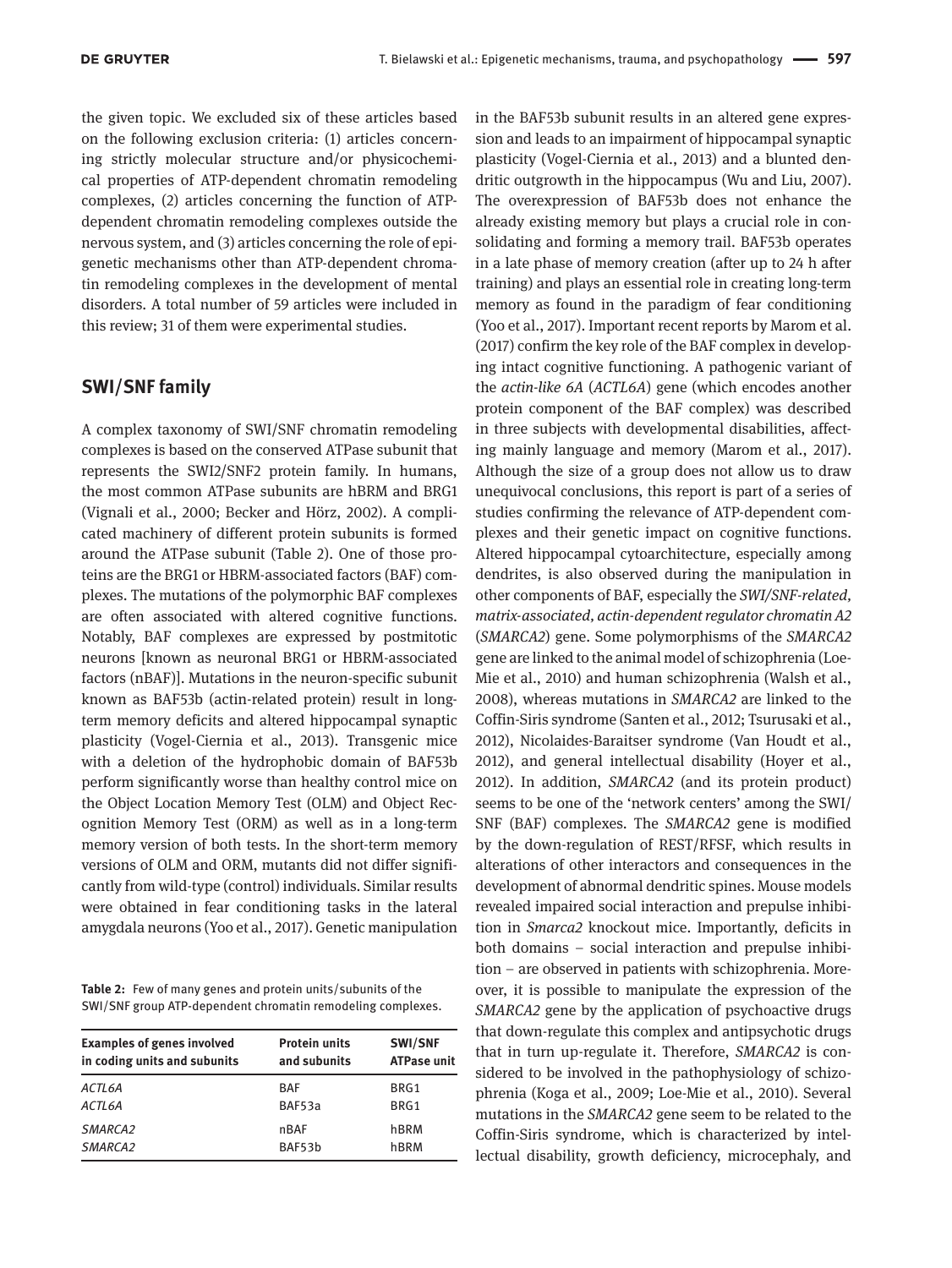a number of dysmorphic features (Tsurusaki et al., 2012). Loe-Mie et al. (2010) revealed how these schizophreniarelated genes, and their protein products, are evolutionary novel. Risk alleles in the *SMARCA2* gene are derived from a point mutation in the conservative region. This mutation leads to altered protein trafficking in the cytoplasmnucleus pathway. This mechanism is hypothesized to influence both robust primate evolution and schizophrenia. Finally, there is a positive selection among primates and humans toward the *SMARCA2* risk alleles, which reinforce the appearance of this evolutionally novel molecular phenomena (Loe-Mie et al., 2010).

Epigenetic mechanisms regulated by ATP-dependent chromatin remodeling structures within the SWI/ SNF family are being affected by other ongoing epigenetic processes or even occur in coordination with other chromatin remodeling complexes (Zaghlool et al., 2016). Gozes (2016) suggested that there is a possible interaction between activity-dependent neuroprotective protein (ADNP) and the SWI/SNF complexes. An increased activity of ADNP (at the mRNA and protein level) has been reported in peripheral blood lymphocytes of patients with schizophrenia as well as in individuals with mild cognitive impairment (Gozes, 2016). The ADNP level has been associated with cognitive functions in patients with Alzheimer's disease (Magen and Gozes, 2014) and correlates with the level of  $\tau$  protein in an animal model of Alzheimer's disease (Schirer et al., 2014). The altered interaction between ADNP and SWI/SNF is proposed as one of the potential indicators of ASD (Vandeweyer et al., 2014). Helsmoortel et al. (2014) showed that mutations in the *ADNP* gene occur in at least 0.17% of patients with ASD. This estimation may seem irrelevant, but in fact it is among the most prevalent ASD genes, taking into account the fact that no single gene is found to be mutated in more than 1% of patients with autism (Vandeweyer et al., 2014). These findings provide evidence of complex protein-protein and multigene interactions that could be a consequence of epigenetic mechanisms. A biochemical analysis performed by Mandel et al. (2008) revealed that proteins form the SWI/SNF chromatin remodeling complex family (BRG1, BAF250a, and BAF170) immunoprecipitated with ADNP. Furthermore, ADNP binds to SMARCA2, SMARCA4, and SMARCC2 by its C-terminal end and possibly positions the whole protein complex in the appropriate DNA location by its zinc finger and homeobox domain. This crucial relationship explains the impact of epigenetic processes, involving nBAF complexes and concomitant enzymes on altered cognitive abilities, intellectual disabilities, and ASD. A specific protein architecture among nBAF complexes regulates the functional characteristics

and tissue specificity during neuronal development. Location shift of 3 of 15 subunits of BAF components initiate dendritic outgrowth and axonal development. Thus, mutations of the nBAF protein components (SAMRCB1, SMARCA4, SMARCA2, SMARCE1, ARID1A, and ARID1B) are reported in syndromic intellectual disability disorders (Santen et al., 2012; Vandeweyer et al., 2014). To date, the reports of exome sequencing analyses of patients with ASD reveal even more important mutations in genes encoding the nBAF proteins, including BAF155, BAF170, BAF180, BAF250b, and BAF100a (O'Roak et al., 2012; Basak et al., 2015).

#### **ISWI family**

A complex taxonomy of the ISWI chromatin remodeling complexes is based on the conserved ATPase subunit that belongs to the ISWI protein family. In humans, the most common ATPase subunit is SMARCA5 (hSNF2h; Vignali et al., 2000; Becker and Hörz, 2002). A complex machinery of protein is formed around the ATPase subunit. The most widely studied protein complex is ATP-utilizing chromatin assembly and remodeling factors (ACF) and its subunit bromodomain adjacent to zinc finger domain 1A (BAZ1A; Table 3). Animal models imply an overexpression of the *ACF* (and *BAZ1A*) gene in the nucleus accumbens (NAc), which results in greater reductions of social interaction and lower sucrose preference. As much as 65% of experimental mice with up-regulated *ACF* exhibit depression-related behavioral abnormalities, including social avoidance. The up-regulation of *BAZ1A* correlates with a greater susceptibility to social defeat stress in animal models (Sun et al., 2015). This leads to a disruption in nucleosome location and gene silencing (Sananbenesi and Fischer, 2009). The chronic social defeat stress (CSDS) experiment demonstrates the importance and impact of epigenetic processes on the development of pathological behavior (Golden et al., 2011; Sun et al., 2015). It is undeniable that some individuals are characterized by genetic vulnerability to develop depression-like behavior. However, this genetic background is not sufficient; thus,

**Table 3:** Gene and subunit of the ISWI group AlP-dependent chromatin remodeling complexes.

| <b>Example of gene involved in</b> | Protein    | <b>ISWI ATPase</b> |
|------------------------------------|------------|--------------------|
| coding units and subunits          | subunit    | unit               |
| BAZ1A                              | <b>ACF</b> | SMARCA5            |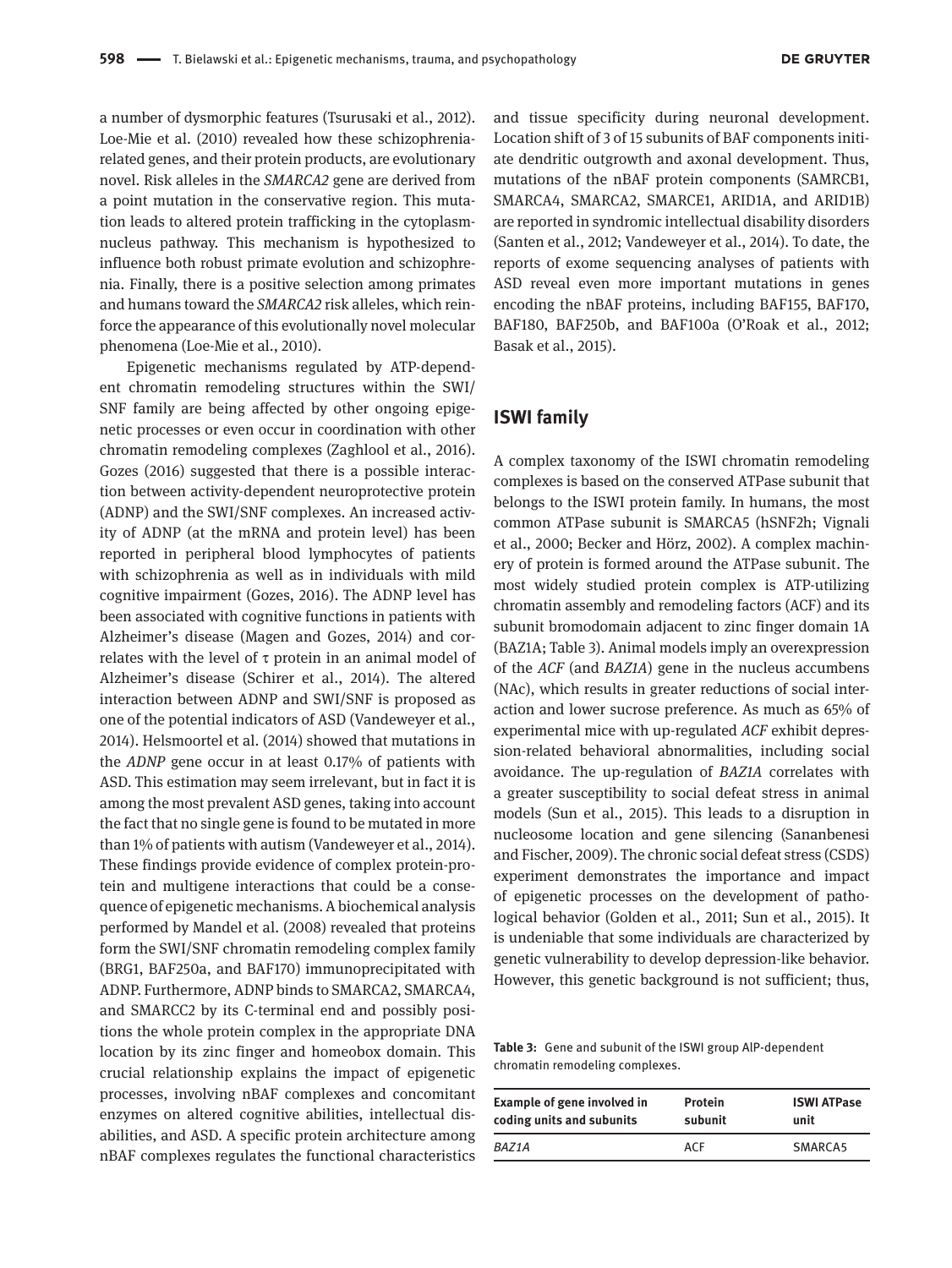an interaction with disadvantageous environment is obviously required for the development of depression (e.g. mice placed in a cage with dominant and an aggressive individuals with high position in the hierarchy). In this experimental paradigm, epigenetic changes are observed, which includes upstream regulation of the ISWI family subunit (BAZ1A), likely due to altered ventral tegmental area neuronal projections to NAc as well as the activation of the BDNF protein (Sun et al., 2015). In the NAc, BAZ1A alters the activity of chromatin remodeling complexes. ATP-dependent 'protein machinery' is more likely to position nucleosomes within the transcription start sites (TSS regions), blocking translation and silencing genes (Sananbenesi and Fischer, 2009). Therefore, depressivelike behavior can be observed not due to the activation of some defective or mutated genes but due to epigenetic alterations of ATP-dependent chromatin remodeling complexes (Figure 1).

The BAZ1B protein, with a similar structure to BAZ1A, works contradictory to BAZ1A and heightens responses to rewarding stimuli as well as promotes adaptive responses to aversive stimuli. BAZ1B appears to be closely related to chronic salient stimuli: cocaine administration and CSDS. Importantly, behavioral effects caused by cocaine and CSDS last longer than remodeled chromatin complex.



**Figure 1:** Euchromatin (A) changes to heterochromatin (B) in NAc. ATP-dependent chromatin remodeling complexes position nucleosomes close to the TSS region (B) and therefore unable transcription. In an animal model of CSDS, Sun et al. (2015) showed that such a phenomenon occurs more often among individuals susceptible to CSDS, and it leads to development depression-like phenotype.

BAZ1B levels return to control values within hours after cocaine administration or stress exposure, whereas behavioral repercussions of these treatments can be still observed for a long time afterward. Thus, it is hypothesized that epigenetic changes in chromatin induce further alterations in various genes, which exert longer behavioral effects (Sun et al., 2015). BAZ1A contribute to stress susceptibility maintenance of depressive-like phenotypes, whereas BAZ1B promotes adaptive responses to aversive stimuli, being hypothesized to serve as a stress resilience indicator. Other studies have revealed an interaction between the ACF (ISWI family) and BAF (SWI/SFN) components, particularly between *BAZ1B* and *SMACRA* genes, which can have clinical implications for future studies (Zaghlool et al., 2016). BAZ1B plays a pivotal role in neuron differentiation from pluripotent stem cells. Moreover, the haploinsufficiency of the *BAZ1B* gene plays a crucial role in the development of Williams syndrome (Lalli et al., 2016).

#### **CHD family**

In the CHD family, SNF2-like ATPase domain is located in the center of a protein network and the tandem chromodomains are located in the N-terminal region (Marfella and Imbalzano, 2007). There are several human diseases associated with the CHD protein family (e.g. dermatomyositis, Hodgkin's lymphoma, neuroblastoma, and the CHARGE syndrome) and some reports suggest that it has an anticancer properties (Rother and van Attikum, 2017), but due to the scope of this article we focus on the *CHD8* gene, which is strongly associated with ASD. This gene encodes a protein with the ATP-dependent chromatin remodeling activity. CHD8 binds to posttranslationally trimethylated histone H3 at active promoters and modulates the interaction between DNA and histone (Thompson et al., 2008; Cotney et al., 2015). Krumm et al. (2014) revealed that *CHD8* represents genes with *de novo* loss-offunction mutations in large-scale resequencing studies of ASD. Combined with reports of the CHD8 role in the neurodevelopment of midfetal cortex, these findings suggest an important role of the CHD protein family in the development of cognitive impairments. Other research has confirmed that CHD8 activity targets risk genes for ASD. Indeed, a loss of the *CHD8* gene significantly deregulates the function of ASD-related genes (Cotney et al., 2015). An important role of CHD8 in genomic homeostasis during neurodevelopment, along with reports on BAF protein and the ADNP enzymatic role (discussed in the 'SWI/ SNF family' section), implies that understanding and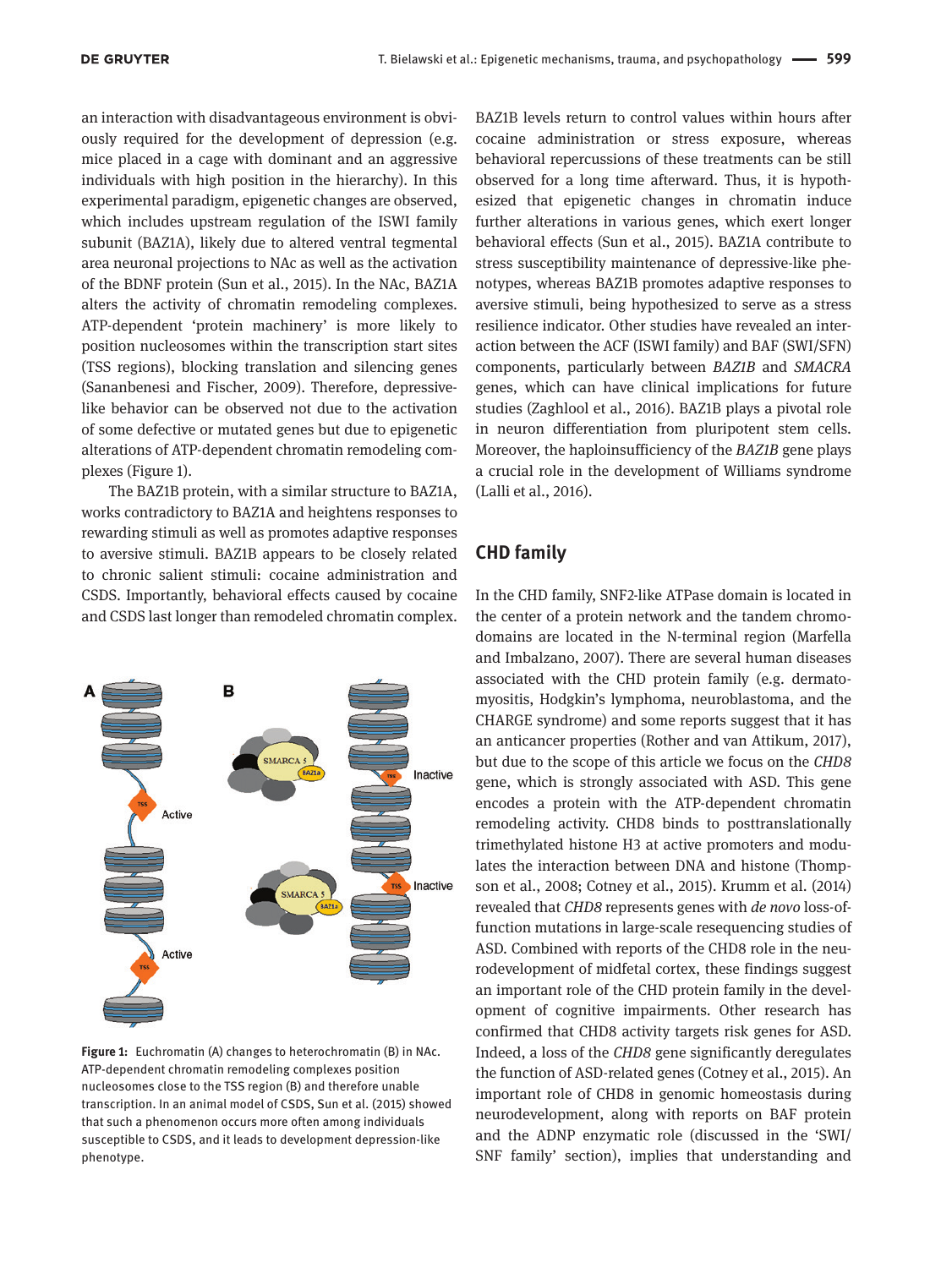explaining the pathophysiology of ASD might be achieved using epigenetic approaches.

## **Memory of psychological trauma and ATPdependent chromatin remodeling complexes**

The definition of epigenetic processes emphasizes its crucial role in the mediation between environmental pressure and genotype (Waddington, 1968; Ptashne, 2007). Stressful and traumatic events, as part of environmental burden, have large impact on the development of the phenotype, somatic and mental health state, psychosocial functioning, and general environmental fitness (Weiner, 1992). Clinical studies reveal a number of posttranslational alterations in protein architecture that result in signaling cascade forming short-term memory. Then, epigenetic processes contribute to the conversion of unstable short-term memory to robust long-term memory trail. Thus, new gene expression is hypothesized to be crucial in creating long-lasting memory trail of a stressful event (Barrett and Wood, 2008; Kwapis and Wood, 2014). Animal studies of memory consolidation often use trauma paradigm or fear conditioning due to the necessity of strong stimulus appliance. There are several lines of evidence revealing how various traumatic events affect epigenetic processes, mainly due to histone acetylation, histone phosphorylation, and methylation, but there are also reports about DNA methylation and nucleosome remodeling complexes (Vogel-Ciernia et al., 2013; Kwapis and Wood, 2014; Sun et al., 2015). Epigenetic mechanisms of ATP-dependent chromatin remodeling complexes take part in memory consolidation through the nBAF complex and its BAF53b subunit. Although BAF53b seems to be pivotal for the consolidation of, particularly, visually contextual fear memory, it does not participate in the consolidation of auditory fear (Kwapis and Wood, 2014). The nBAF complexes play a crucial role in the consolidation of the hippocampus-related memory trails, whereas auditory amygdala-dependent trails are autonomous from the BAF53b complex. In animal studies, the CSDS paradigm is used to develop depressive-like features, manifesting in anxiety, anhedonia, and social avoidance in rodents (Golden et al., 2011). Considering the CSDS protocol, results obtained with this paradigm can easily be categorized as consequences of an exposure to trauma. In this protocol, a smaller mouse is placed in a cage with a bigger and more aggressive male. Interindividual interference that lasts for 5–10 min is pivotal for the protocol because, after the defeat of the smaller mouse, both rodents are separated by Plexiglass, allowing visual and olfactory,

but not physical, contact for the following 24 h. The procedure is repeated for 10 consecutive days, each day with a different aggressor (Golden et al., 2011; Sun et al., 2015). The CSDS procedure attunes with modern trauma definitions that imply the occurrence of various types of traumatic events (Sideli et al., 2012; Misiak et al., 2017). Another important factor is interindividual interference (presenting in abuse, neglect, wars, human-made disaster, technological disasters, or assaults), considering there is a lower prevalence of posttraumatic stress disorder as an aftermath of natural disasters (Galea et al., 2005; Neria et al., 2008). Thus, taking into account all the variables discussed above, we here provide a crucial information about molecular alterations emerging after trauma. In animal models, applying the CSDS paradigm results in alterations among all four families of the ATPdependent protein complexes (SWI/SNF, ISWI, CHD, and INO80) in the NAc. Particularly robust up-regulation of the BAZ1A protein was observed among stress-susceptible individuals, and the interaction between *BAZ1A* and *SMARCA5* genes in executing transcriptional regulations was noted. Interestingly, the up-regulation of BAZ1A mRNA is observed in the NAc in postmortem brain examinations in individuals with depression (Sun et al., 2015). This allows us to hypothesize similar epigenetic mechanisms among CSDS-susceptible people and animal (rodent) models. Moreover, a significant up-regulation in the prefrontal cortex of *BAZ1A* genes was observed in genome-wide expression profiling of schizophrenia patients performed by Mistry et al. (2013). This is in agreement with several studies showing an increased risk of psychosis in individuals with a history of childhood trauma (Varese et al., 2012). In addition, novel theoretical models consider childhood trauma (and concomitant epigenetic alterations) to be essential components of the etiology of psychosis (Misiak et al., 2017). Early-life adversities cause significant alterations in NAc activity (Tidey and Miczek, 1996; Gambarana et al., 2001; Salamone and Correa, 2012), which is a structure of great dependency from the ATP-dependent chromatin remodeling complexes (Sun et al., 2015).

## **Discussion**

Epigenetic processes may not be a primary cause of psychiatric diseases, but their alterations can have an important downstream effect on mental health. Recent reports suggest a presence of an interrelation between chromatin remodeling complexes and even alcohol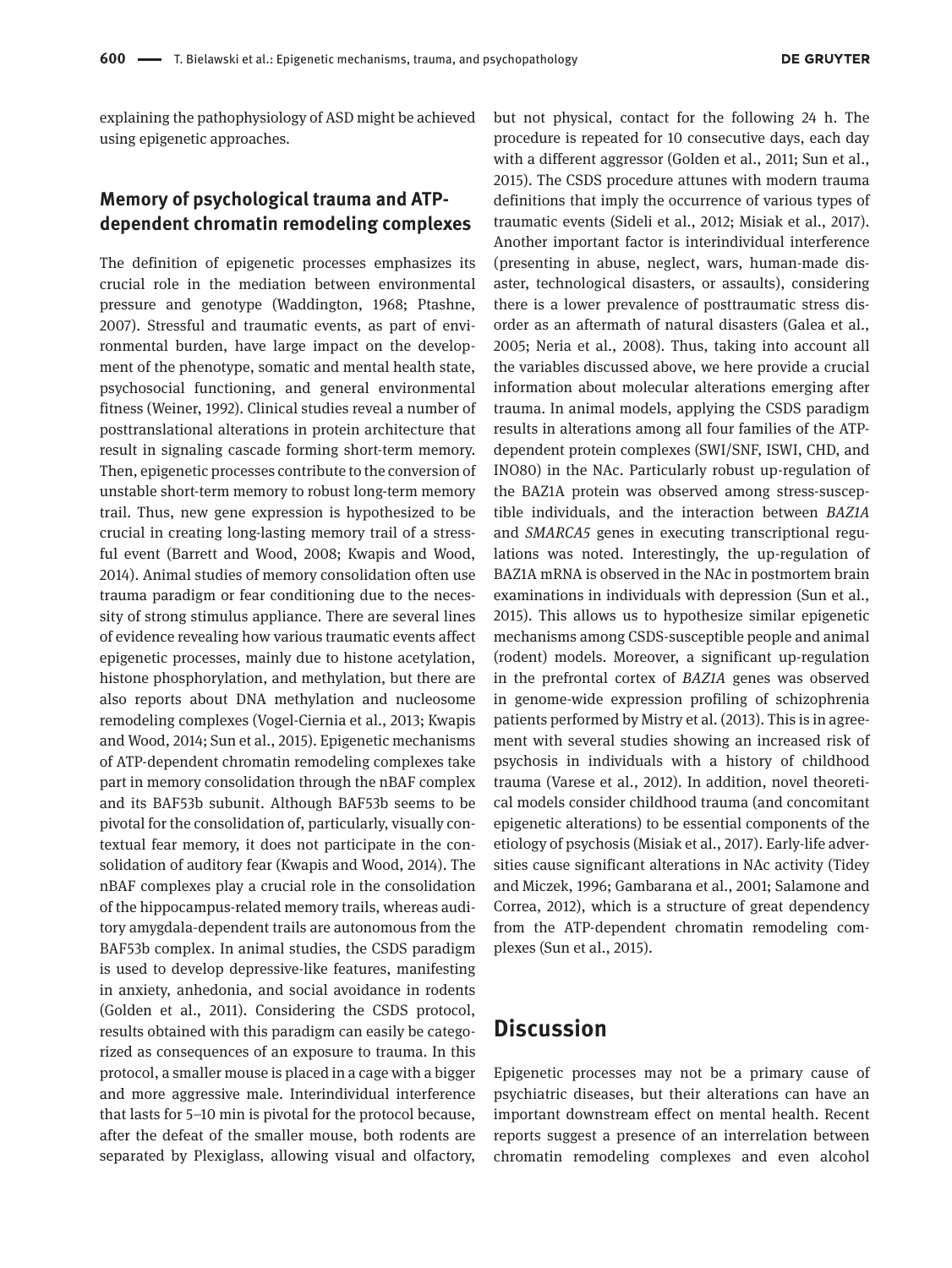dependence. Animal studies of the nematode *Caenorhabditis elegans* reveal a relationship between the SWI/SNF chromatin remodeling complexes and acute behavioral response to ethanol (Mathies et al., 2015). The results are significant for human studies mainly due to a similar and conservative molecular mechanism in mammals and worms. This relationship can be observed in clinical research, where an association among ATPdependent chromatin remodeling complexes, antisocial behavior, and alcohol dependence has been shown (Mathies et al., 2015). It is highly plausible that ATPdependent chromatin remodeling complexes assist in many neural processes and possibly even play a crucial role in the development of pathological mechanisms, but they are difficult to examine due to their subtle and intermediary functions. A mediation on the molecular level between environmental stimuli and an adequate genetic response is difficult to be investigated mainly because our methods and research paradigms may not be appropriate. Yoo et al., 2017 showed that ATP complexes that are pivotal in consolidating memory trials can peak up to 24 h after stimulation. If other ATP-dependent chromatin remodeling complexes work in a similar manner, we have to change our testing paradigms and stop looking for direct and rapid stimulus-based effects. The complexity of multiprotein constructions, diversity in subunit functions, and family 'taxonomy', along with a complex cooperation between various ATP-dependent chromatin remodelers, dims overall the picture of what we know about those molecules. Some studies (Larrieu et al., 2017) provide important reports about the neurochemical modifications and metabolic alterations in distinct brain regions, such as the NAc, which is known for being widely regulated by ATP-dependent chromatin remodelers (Sun et al., 2015). Extending our knowledge about epigenetic processes may contribute to explain these discrepancies. Novel theoretical models on the development of psychosis among people with childhood trauma emphasize the importance of environmental factors in developing psychopathology (Misiak et al., 2017). It seems inevitable that epigenetic mechanisms, such as chromatin remodeling complexes, play a pivotal role in the interdependence between environmental factors (like trauma) and genetic vulnerability, further leading to biological alterations that result in pathological and psychological mechanisms and psychiatric diseases. ATP-dependent chromatin remodeling complexes may predetermine mental disorders and constitute triggering factors for psychiatric diseases. Furthermore, epigenetic alterations of genes involved in the regulation of ATP-dependent chromatin remodeling complexes and

schizophrenia pathophysiology are observed in our ancestral, phylogenetic tree. This validates the relevance and utility of psychiatric animal model studies. It is not difficult to hypothesize about the potential clinical importance of more robust research in this area. Examples of translating epigenetic mechanisms into clinical trials can be found in some diseases associated with neurodegeneration, such as Huntington's disease. Although it is a hereditary and fatal disorder caused by dynamic mutations, epigenetic modifications are critical in the development of Huntington's disease. Promising drugs that are being investigated in preclinical studies inhibit neurodegeneration in Huntington's disease via modifications of chromatin (Kim and Kaang, 2017). The majority of mental disorders cannot be described as monogenic phenotypes and one disease approach. The 'multiprotein machinery' of ATP-dependent chromatin remodeling complexes, alongside different regulatory enzymes, is involved in complex protein-protein networks and multigene systems. Improving our knowledge in this field may be challenging, but the complexity of environmental factors and genetic vulnerability creates a vast range of methods for both the prevention and management of various psychopathologies. Recent reports of epigenetic mechanisms, other than ATP-dependent chromatin remodeling complexes (like histone or DNA methylation and histone modifications), imply that substantial molecular changes can be induced by various lifestyle factors. Changes in the physical activity of schizophrenia patients may induce hypoacetylation of histone 4 as well as down-regulation of inflammatory processes in the peripheral blood (Lavratti et al., 2017). Another important relationship was pointed out by Alam et al. (2017), who highlighted the relationship among diet, gut microbiota, and different epigenetic processes (like DNA methylation), with relevance to mental disorders (Malan-Muller et al., 2018). It can be hypothesized that similar, yet undiscovered, relationships between lifestyle-dependent environmental factors and significant molecular alterations may be induced by epigenetic mechanisms related to ATP-dependent chromatin remodeling complexes. It seems evident that we are facing an uncharted field, where the association between environmental stress and genetic adaptation can be observed at the molecular level *in vivo*. Some authors hypothesized epigenetics to carry the potential of transgenerational inheritance (Woodhouse, 2018; Yeshurun and and Hannan, 2018). It is possible that we are yet to discover a whole new 'layer' of mechanisms that not only simply control gene expression but also serve as potential treatment and diagnostic targets.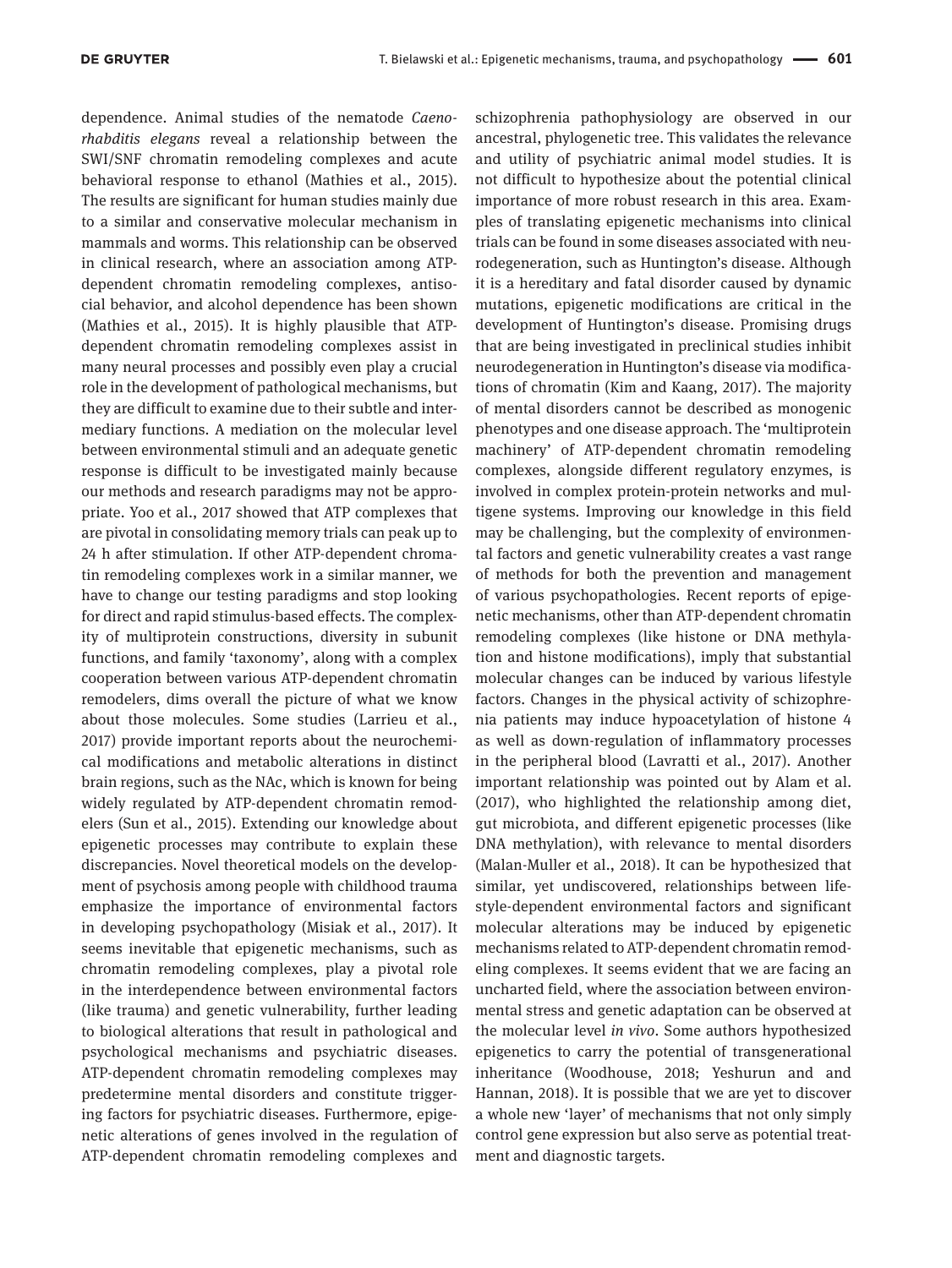## **Main findings**

Our review of the current literature provides a framework to better understand the role of epigenetic mechanisms of ATP-dependent chromatin remodeling complexes in developing psychopathologies. Environmental pressure, manifesting in various forms, via epigenetic processes, interacts with genetic vulnerability and plays an important role in the development of psychiatric disorders. 'The protein machinery' of ATP-dependent chromatin remodeling complexes, as well as different accompanying enzymes, steers a dynamic process of DNA accessibility, up-regulate and down-regulate gene expression, and affect neuronal development. Three 'families' of proteins – SWI/SNF, ISWI, and CHAD, representing ATP-dependent chromatin remodeling complexes – play a crucial role in the development of various psychopathologies that are often accompanied by cognitive impairment. In this article, we reviewed the role of ATP-dependent chromatin remodeling complexes in forming long-term memory trails and attuned these findings to modern models of psychological trauma. We reasoned that psychological phenomena, including helplessness, forced submission, and low in-hierarchy position, lead to epigenetic changes. We showed evidence of the crucial role of chromatin remodeling complexes in the development of depressive-like behavior in the social defeat paradigm. We also provided potential limitations of laboratory methods (examining the molecular background of memory trials) due to the delayed timeframe of biochemical responses to environmental stimuli. The role of ATP-dependent chromatin remodeling complexes in neurodevelopmental disorders, including schizophrenia, ASD, and various intellectual disabilities, was described.

Finally, we noted that the multidependency of environmental factors and genetic vulnerability creates a vast range of therapeutic methods for both the prevention and management of different psychopathologies. We hypothesized that research in this field can not only broaden our knowledge in the area of pathophysiology of mental diseases but may also contribute to the development of swift diagnostic procedures as well as novel treatment targets.

## **References**

- Alam, R., Abdolmaleky, H.M., and Zhou, J.R. (2017). Microbiome, inflammation, epigenetic alterations, and mental diseases. AJGM: Neuropsychiatr. Genet. *174*, 651–660.
- Banerjee, N., Polushina, T., Bettella, F., Giddaluru, S., Steen, V.M., Andreassen, O.A., and Le Hellard, S. (2018). Recently evolved

human-specific methylated regions are enriched in schizophrenia signals. BMC Evol. Biol. *18*, 63.

- Barrett, R.M. and Wood, M.A. (2008). Beyond transcription factors: the role of chromatin modifying enzymes in regulating transcription required for memory. Learn. Mem. *15*, 460–467.
- Basak, A., Hancarova, M., Ulirsch, J.C., Balci, T.B., Trkova, M., Pelisek, M., and Dyment, D.A. (2015). BCL11A deletions result in fetal hemoglobin persistence and neurodevelopmental alterations. JCI. *125*, 2363–2368.
- Becker, P.B. and Hörz, W. (2002). ATP-dependent nucleosome remodeling. Annu. Rev. Biochem. *71*, 247–273.
- Cotney, J., Muhle, R.A., Sanders, S.J., Liu, L., Willsey, A.J., Niu, W., and Reilly, S.K. (2015). The autism-associated chromatin modifier CHD8 regulates other autism risk genes during human neurodevelopment. Nat. Commun. *6*, 6404.
- Feng, J. and Fan, G. (2009). The role of DNA methylation in the central nervous system and neuropsychiatric disorders. Int. Rev. Neurobiol. *89*, 67–84.
- Galea, S., Nandi, A., and Vlahov, D. (2005). The epidemiology of post-traumatic stress disorder after disasters. Epidemiol. Rev. *27*, 78–91.
- Gambarana, C., Tolu, P.L., Masi, F., Rinaldi, M., Giachetti, D., Morazzoni, P., and De Montis, M.G. (2001). A study of the antidepressant activity of *Hypericum perforatum* on animal models. Pharmacopsychiatry *34*, S42–S44.
- Golden, S.A., Covington, H.E., Berton, O., and Russo, S.J. (2011). A standardized protocol for repeated social defeat stress in mice. Nat. Prot. *6*, 1183–1191.
- Gozes, I. (2016). The cytoskeleton as a drug target for neuroprotection: the case of the autism-mutated ADNP. Biol. Chem. *397*, 177–184.
- Helsmoortel, C., Vulto-van Silfhout, A.T., Coe, B.P., Vandeweyer, G., Rooms, L., Van Den Ende, J., and Yntema, H.G. (2014). A SWI/ SNF-related autism syndrome caused by *de novo* mutations in ADNP. Nat. Genet. *46*, 380.
- Hoyer, J., Ekici, A.B., Endele, S., Popp, B., Zweier, C., Wiesener, A., and Zweier, M. (2012). Haploinsufficiency of ARID1B, a member of the SWI/SNF-a chromatin-remodeling complex, is a frequent cause of intellectual disability. Am. J. Hum. Genet. *90*, 565–572.
- Jullien, P.E. and Berger, F. (2009). Gamete-specific epigenetic mechanisms shape genomic imprinting. Curr. Opin. Plant Biol. *12*, 637–642.
- Kim, S. and Kaang, B.K. (2017). Epigenetic regulation and chromatin remodeling in learning and memory. Exp. Mol. Med. *49*, e281.
- Koga, M., Ishiguro, H., Yazaki, S., Horiuchi, Y., Arai, M., Niizato, K., and Ozaki, N. (2009). Involvement of SMARCA2/BRM in the SWI/SNF chromatin-remodeling complex in schizophrenia. Hum. Mol. Genet. *18*, 2483–2494.
- Krumm, N., O'Roak, B.J., Shendure, J., and Eichler, E.E. (2014). A *de novo* convergence of autism genetics and molecular neuroscience. Trends Neurosci. *37*, 95–105.
- Kwapis, J.L. and Wood, M.A. (2014). Epigenetic mechanisms in fear conditioning: implications for treating post-traumatic stress disorder. Trends Neurosci. *37*, 706–720.
- Lalli, M.A., Jang, J., Park, J.H.C., Wang, Y., Guzman, E., Zhou, H., and Tutulan-Cunita, A.C. (2016). Haploinsufficiency of BAZ1B contributes to Williams syndrome through transcriptional dysregulation of neurodevelopmental pathways. Hum. Mol. Genet. *25*, 1294–1306.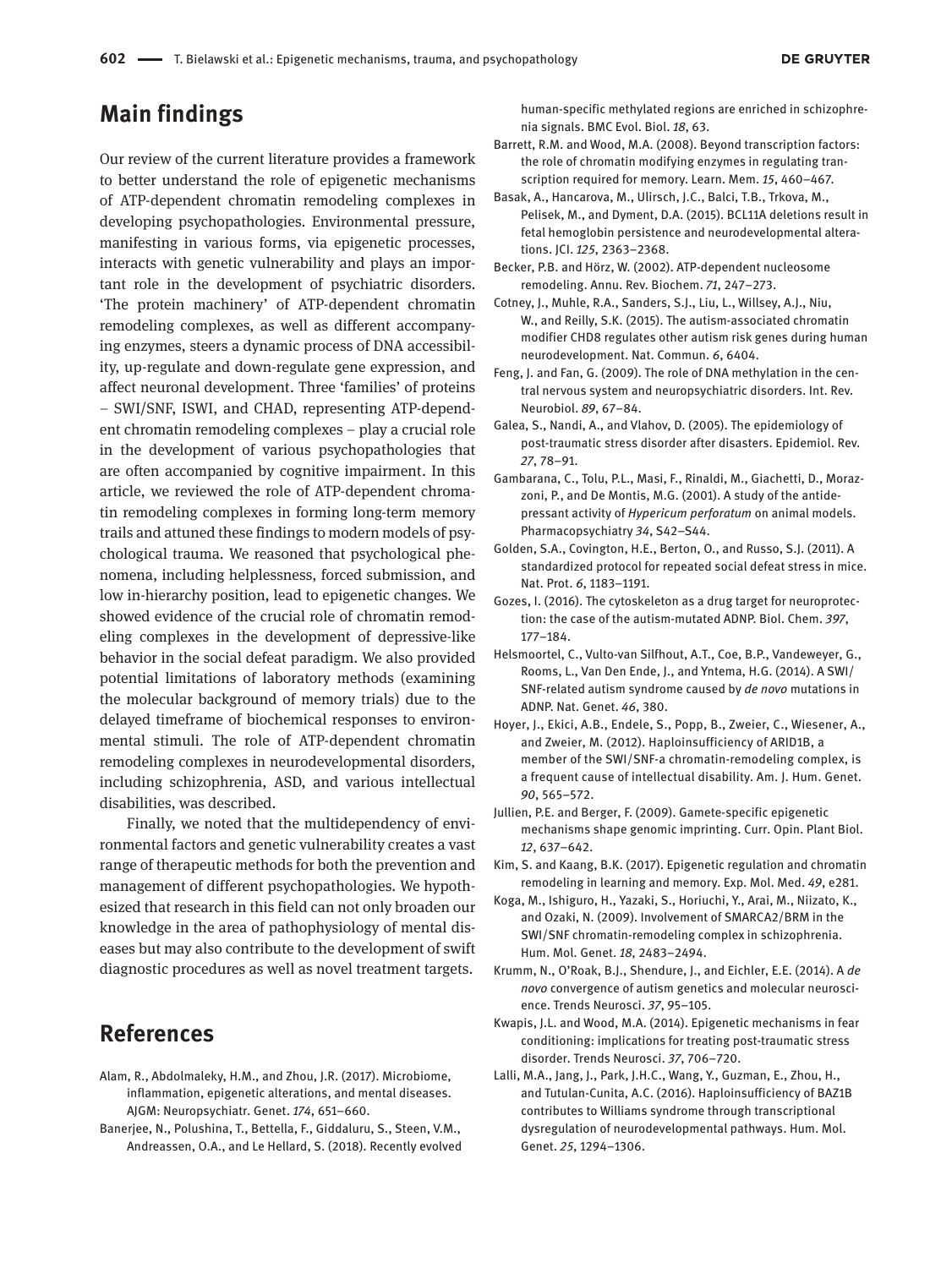Lalonde, J., Reis, S.A., Sivakumaran, S., Holland, C.S., Wesseling, H., Sauld, J.F., and Haggarty, S.J. (2017). Chemogenomic analysis reveals key role for lysine acetylation in regulating Arc stability. Nat. Commun. *8*, 1659.

Larrieu, T., Cherix, A., Duque, A., Rodrigues, J., Lei, H., Gruetter, R., and Sandi, C. (2017). Hierarchical status predicts behavioral vulnerability and nucleus accumbens metabolic profile following chronic social defeat stress. Curr. Biol. *27*, 2202–2210.e4.

Lavratti, C., Dorneles, G., Pochmann, D., Peres, A., Bard, A., de Lima Schipper, L., and Elsner, V.R. (2017). Exercise-induced modulation of histone H4 acetylation status and cytokines levels in patients with schizophrenia. Physiol. Behav. *168*, 84–90.

Loe-Mie, Y., Lepagnol-Bestel, A.M., Maussion, G., Doron-Faigenboim, A., Imbeaud, S., Delacroix, H., and Moalic, J.M. (2010). SMARCA2 and other genome-wide supported schizophrenia-associated genes: regulation by REST/NRSF, network organization and primate-specific evolution. Hum. Mol. Genet. *19*, 2841–2857.

Magen, I., and Gozes, I. (2014). Davunetide: Peptide therapeutic in neurological disorders. Curr. Med. Chem. *21*, 2591–2598.

Malan-Muller, S., Valles-Colomer, M., Raes, J., Lowry, C.A., Seedat, S., and Hemmings, S.M. (2018). The gut microbiome and mental health: implications for anxiety-and trauma-related disorders. OMICS *22*, 90–107.

Mandel, S., Spivak-Pohis, I., and Gozes, I. (2008). ADNP differential nucleus/cytoplasm localization in neurons suggests multiple roles in neuronal differentiation and maintenance. J. Mol. Neurosci. *35*, 127–141.

Marfella, C.G. and Imbalzano, A.N. (2007). The Chd family of chromatin remodelers. Mutat. Res. *618*, 30–40.

Marom, R., Jain, M., Burrage, L.C., Song, I.W., Graham, B.H., Brown, C.W., and Gavrilova, R.H. (2017). Heterozygous variants in *ACTL6A*, encoding a component of the BAF complex, are associated with intellectual disability. Hum. Mutat. *38*, 1365–1371.

Mathies, L.D., Blackwell, G.G., Austin, M.K., Edwards, A.C., Riley, B.P., Davies, A.G., and Bettinger, J.C. (2015). SWI/SNF chromatin remodeling regulates alcohol response behaviors in *Caenorhabditis elegans* and is associated with alcohol dependence in humans. Proc. Natl. Acad. Sci. *112*, 3032–3037.

Misiak, B., Krefft, M., Bielawski, T., Moustafa, A.A., Sąsiadek, M.M., and Frydecka, D. (2017). Toward a unified theory of childhood trauma and psychosis: a comprehensive review of epidemiological, clinical, neuropsychological and biological findings. Neurosci. Biobehav. Rev. *75*, 393–406.

Mistry, M., Gillis, J., and Pavlidis, P. (2013). Genome-wide expression profiling of schizophrenia using a large combined cohort. Mol. Psychiatry *18*, 215–225.

Morrison, A.J. and Shen, X. (2009). Chromatin remodeling beyond transcription: the INO80 and SWR1 complexes. Nat. Rev. Mol. Cell Biol. *10*, 373–384.

Neria, Y., Nandi, A., and Galea, S. (2008). Post-traumatic stress disorder following disasters: a systematic review. Psychol. Med. *38*, 467–480.

O'Roak, B.J., Vives, L., Girirajan, S., Karakoc, E., Krumm, N., Coe, B.P., and Turner, E.H. (2012). Sporadic autism exomes reveal a highly interconnected protein network of *de novo* mutations. Nature *485*, 246.

Ouellet-Morin, I., Wong, C.C.Y., Danese, A., Pariante, C.M., Papadopoulos, A.S., Mill, J., and Arseneault, L. (2013). Increased serotonin transporter gene (SERT) DNA methylation is associated with bullying victimization and blunted cortisol response to stress in childhood: a longitudinal study of discordant monozygotic twins. Psychol. Med. *43*, 1813–1823.

Ovenden, E.S., McGregor, N.W., Emsley, R.A., and Warnich, L. (2018). DNA methylation and antipsychotic treatment mechanisms in schizophrenia: progress and future directions. Prog. Neuro-Psychopharmacol. Biol. Psychiatry *81*, 38–49.

Peter, C.J. and Akbarian, S. (2011). Balancing histone methylation activities in psychiatric disorders. Trends Mol. Med. *17*, 372–379.

Pries, L.-K., Gülöksüz, S., and Kenis, G. (2017). DNA methylation in schizophrenia. Adv. Exp. Med. Biol. *978*, 211–236.

Ptashne, M. (2007). On the use of the word 'epigenetic'. Curr. Biol. *17*, R233–R236.

Rother, M.B. and van Attikum, H. (2017). DNA repair goes hip-hop: SMARCA and CHD chromatin remodellers join the break dance. Philos. Trans. R. Soc. Lond. B. Biol. Sci. *372*, 1–13.

Salamone, J.D. and Correa, M. (2012). The mysterious motivational functions of mesolimbic dopamine. Neuron *76*, 470–485.

Sananbenesi, F. and Fischer, A. (2009). The epigenetic bottleneck of neurodegenerative and psychiatric diseases. Biol. Chem. *390*, 1145–1153.

Santen, G.W.E., Aten, E., Sun, Y., Almomani, R., Gilissen, C., Nielsen, M., and Wessels, M.W. (2012). Mutations in SWI/SNF chromatin remodeling complex gene ARID1B cause Coffin-Siris syndrome. Nat. Genet. *44*, 379–380.

Schirer, Y., Malishkevich, A., Ophir, Y., Lewis, J., Giladi, E., and Gozes, I. (2014). Novel marker for the onset of frontotemporal dementia: early increase in activity-dependent neuroprotective protein (ADNP) in the face of tau mutation. PLoS One *9*, e87383.

Sideli, L., Mule, A., La Barbera, D., and Murray, R.M. (2012). Do child abuse and maltreatment increase risk of schizophrenia? Psychiatry Investig. *9*, 87–99.

Sun, H., Damez-Werno, D.M., Scobie, K.N., Shao, N.Y., Dias, C., Rabkin, J., and Cahill, M.E. (2015). ACF chromatin-remodeling complex mediates stress-induced depressive-like behavior. Nat. Med. *21*, 1146–1153.

Thompson, B.A., Tremblay, V., Lin, G., and Bochar, D.A. (2008). CHD8 is an ATP-dependent chromatin remodeling factor that regulates β-catenin target genes. Mol. Cell. Biol. *28*, 3894–3904.

Tidey, J. and Miczek, K.A. (1996). Social defeat stress selectively alters mesocorticolimbic dopamine release: an *in vivo* microdialysis study. Brain Res. *721*, 140–149.

Tsankova, N., Renthal, W., Kumar, A., and Nestler, E.J. (2007). Epigenetic regulation in psychiatric disorders. Nat. Rev. Neurosci. *8*, 355.

Tsurusaki, Y., Okamoto, N., Ohashi, H., Kosho, T., Imai, Y., Hibi-Ko, Y., and Fukushima, Y. (2012). Mutations affecting components of the SWI/SNF complex cause Coffin-Siris syndrome. Nat. Genet. *44*, 376–378.

Van Houdt, J.K.J., Nowakowska, B.A., Sousa, S.B., van Schaik, B.D., Seuntjens, E., Avonce, N., and Castori, M. (2012). Heterozygous missense mutations in SMARCA2 cause Nicolaides-Baraitser syndrome. Nat. Genet. *44*, 445–449.

Vandeweyer, G., Helsmoortel, C., Van Dijck, A., Vulto-van Silfhout, A.T., Coe, B.P., Bernier, R., and Wilson, M. (2014). The transcriptional regulator *ADNP* links the BAF (SWI/SNF) complexes with autism. Am. J. Med. Genet. Pt. C Semin. Med. Genet. *166*, 315–326.

Varese, F., Smeets, F., Drukker, M., Lieverse, R., Lataster, T., Viechtbauer, W., and Bentall, R.P. (2012). Childhood adversities